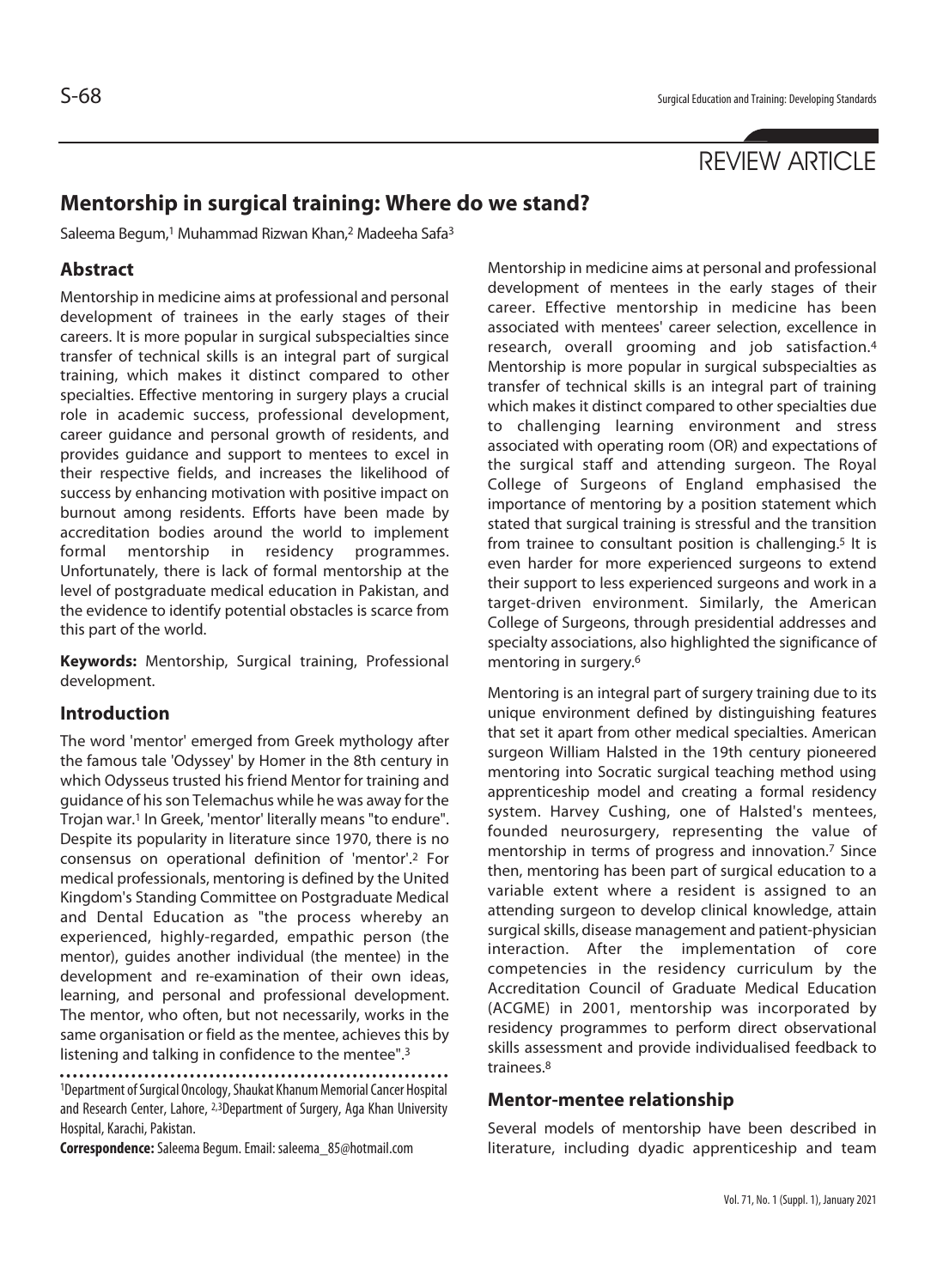mentorship, and the delivery can be formal or informal.9 In informal mentoring, there are no formal training objectives and the relation between the mentor and the mentee is flexible. This form of mentorship includes selfselection of mentors and mentees and is considered to be preferable for short-term goals. Formal mentoring is a formal agreement with strict selection and training process with obvious rules and responsibilities, objectives and expectations.10 This requires substantial commitment from both the mentor and the mentee with demanding schedule for senior surgeons and surgical trainees. For this obvious reason, most of the surgical residency programmes have informal mentoring compnents. A study by Kibbe et al. reported that only half of the surgical residency programmes have established mentorship plans and most of them are unstructured and informal.11

A meaningful mentor-mentee relationship is of paramount importance for the career progression of both the mentor and the mentee. However, it requires honest commitment, some degree of personal connection, and two-way trust as well as the ability to recognise the objectives which necessarily evolve over time.12 Mentoring is a dedicated process requiring substantial investment of time and energy and dedication from both parties. Qualities of a good mentor must include altruism with strong commitment towards mentees and their goals, patience to encourage them in achieving longterm goals, honesty to guide them appropriately in diverse situations, and being a proficient spectator to listen and understand mentee's body language and messages that are not explicitly communicated.13 Mentor should be capable of identifying strengths and weaknesses of the mentee and provide relevant guidance.10 Success of this mutual relationship to achieve goals demand contribution from not only the mentor, but substantial commitment from the mentee as well. The most significant responsibility is proactiveness to identify a suitable mentor and ensure necessary steps required for the accomplishment of essential goals. Mentee's responsibilities have been described in literature through the concept of "managing up" by Zerzan et al., which describes the role as that of the driver's seat in mentormentee relationship.14 A mentee must ensure active participation to achieve the desired goals and, in case of any difficulty in understanding any issue, timely involvement of the mentor through effective communication and being ready to be responsive to criticism. A successful mentorship programme centres on three key factors: anticipated goals of the mentor-mentee relationship, characteristic of the members, and programme structure.15

#### **Benefits of mentorship in surgical training**

Mentorship in residency play a crucial role in academic success, professional development, career guidance and personal growth of residents.16 It provides guidance and support to mentees to excel in their respective fields, and increases the likelihood of success by enhancing motivation with positive impact on burnout among residents. Residents reported favourable changes in quality of life, work-related stress and burnout when formal mentoring was implemented in a residency programme.17 Mentorship impacts the career decisionmaking of residents in early years of training and, in the presence of an influential mentor, they are likely to enter the same specialty as their mentor.18 Positive mentoring not only influences residents to choose surgery as a specialty, but also attracts medical students during clerkship to pursue surgery as a career choice.19

Excellence in research is crucial for the career progression of academic-minded surgeons and success in research is one of the most consistent benefits of mentoring. A study by Steiner et al. investigated the influence of mentors on research in 215 fellows who were recipients of National Research Service award, and found that 73% fellows had influential mentors. In comparison with their unmentored contemporaries, fellows with mentors spent significant time in research, published more papers, received frequent research grants, and provided research mentorship to others.20

Timely promotion to the next academic rank is considered a surrogate for academic success. In a report from University of Toronto, which examined the time to promotion for faculty before and after the implementation of a formal mentorship programme, found that mentorship was independently associated with reduction in time to promotion.21

The benefits of mentorship are not limited to mentees, but they extend to mentors as well. Communication with mentees expose them to novel ideas and positive relations with residents. They experience career satisfaction and enjoy the opportunity to pass on technical and non-technical skills to their juniors. Mentees' success is a source of satisfaction for them and they also get institutional recognition in return.8

#### **Perspective from Pakistan**

Postgraduate training in surgery in our country is mainly based on the apprenticeship model, under indirect supervision of the College of Physician and Surgeons of Pakistan (CPSP), the accrediting body for postgraduate medical education in the country. Each trainee is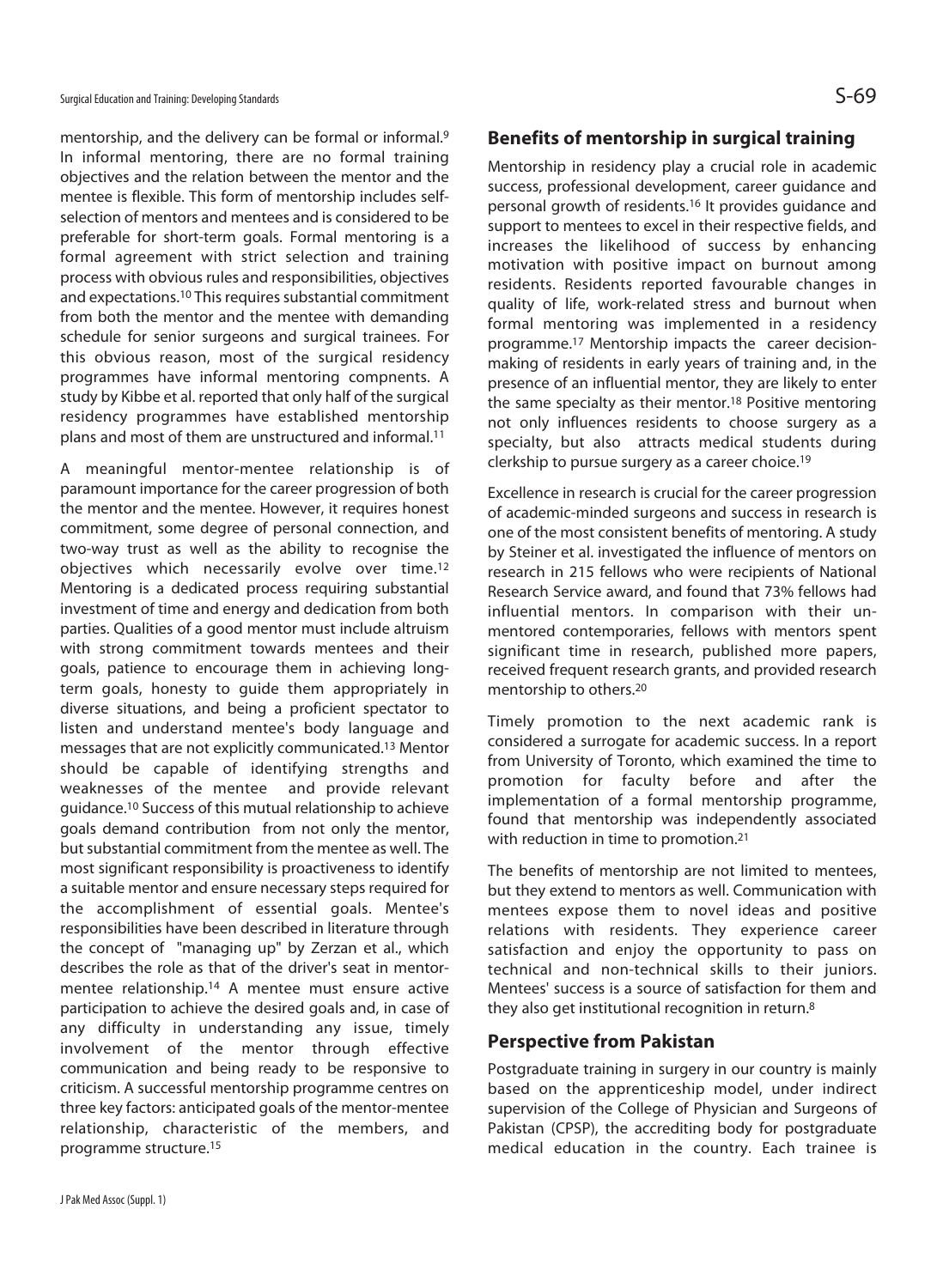supervised by a faculty in a training institute, which needs prior approval by CPSP.

According to the current understanding, each supervisor can supervise up to eight trainees at any given time. The proposed role of supervisor includes the supervision of the process of transfer of clinical knowledge and essential technical skills and timely completion of requirements of exit exam. The supervisor is also supposed to monitor the trainee's progress and ensure optimal training.

There is a lack of formal mentorship in postgraduate residency programmes for professional and personal growth which can impact the long-term career progression of trainees. There is paucity of literature to identify the hurdles in setting formal mentorship programmes in this part of the word. Potential obstacles identified by Azam et al. include the excessive workload with overall smaller number of surgeons in the country to meet the daily demand in hospitals.2 Shamim MS. reported cultural differences, gender issues, language, socio-political views and religion as barriers for successful mentoring of postgraduate trainees in South Asia.22 Kibbe et al. investigated the characterisation of mentorship programmes in the United States and found that failure to recognise the work of mentor monetarily or academically by institutions is another hindrance for effective mentoring; as mentors are usually senior surgeons with busy professional commitments.9

The available relevant literature from Pakistan has emphasised the need for formal mentorship for postgraduate trainees. A study conducted at the Department of Family Medicine at Aga Khan University, Karachi, identified residents' perspective after one year of the implementation of formal residency programme, and concluded that mentoring played a significant role in personal and professional development of the trainees, and that the efficiency level can improve if the residents are allowed to choose their own mentors.23

Another study conducted at the King Edward Medical University, Lahore, reported lack of effective mentoring opportunities and the need for adequate training of mentors and mentees for better career progress.24 Despite the scarcity of literature addressing mentorship in surgery in Pakistan, the available literature from other specialties stress the need for effective mentorship programmes in postgraduate medical education. Surgery being the most challenging field with diverse learning needs, stressful environment and extreme time constraints with poor work-life balance, an effective mentor can be the difference between a skilled and academic surgeon and a simply competent one.25

#### **Comparison with global trends**

The barriers identified by various studies need to be rectified to implement formal mentorship in postgraduate surgical education in Pakistan. Providing protected time for mentoring, proper faculty training, giving liberty to choose their own mentors to trainees that may suit their comfort level, and rewarding mentors for providing mentorship can bring a positive change in surgical residency programmes. Various accrediting bodies around the world, including ACGME and the Association of American Medical College's (AAMC) Group on Education Affairs, have set policies for educational administration and promotion committees in the evaluation and promotion of academic mentors to promote effective mentoring. Similarly, AAMC and the Institute of Medicine have introduced a mentor development programme nationwide to emphasise discussion-based learning and problem-solving for oneon-one mentoring relations.26

#### **Conclusion**

Being the accrediting body, the CPSP may take the lead and standardise mentorship in training institutes to bring uniformity throughout the country. Supervisors can be trained to become effective mentors apart from their role as teachers, and policies can be formulated for training institutions to provide protected time for research, regular mentor-mentee meetings, and educational and academic rewards for mentors at the time of promotions and appraisals. This can help develop a culture of effective mentoring in Pakistan. Investing resources in effective mentorship today can strengthen the future of surgical training tomorrow.

#### **Disclaimer:** None.

#### **Conflict of Interest:** None.

**Source of Funding:** None.

#### **References**

- 1. Ramani S, Gruppen L, Kachur EK. Twelve tips for developing effective mentors. Med Teach 2006;28:404-8. doi: 10.1080/01421590600825326.
- 2. Azam M, Anwar S, Shamim MS, Waqas M. Mentoring ethics in postgraduate surgical training: A developing country perspective from Pakistan. Surg Neurol Int 2013;4:e156. doi: 10.4103/2152- 7806.122882.
- 3. Standing Committee on Postgraduate Medical and Dental Education. In: Oxley J, eds. Supporting doctors and dentists at work: an enquiry into mentoring. London, UK: SCOPME; 1998.
- 4. McKenna AM, Straus SE. Charting a professional course: a review of mentorship in medicine. J Am Coll Radiol 2011;8:109-12. doi: 10.1016/j.jacr.2010.07.005.
- 5. The Royal College of Surgeons of England Mentoring. A position statement by The Royal College of Surgeons of England. [Online]